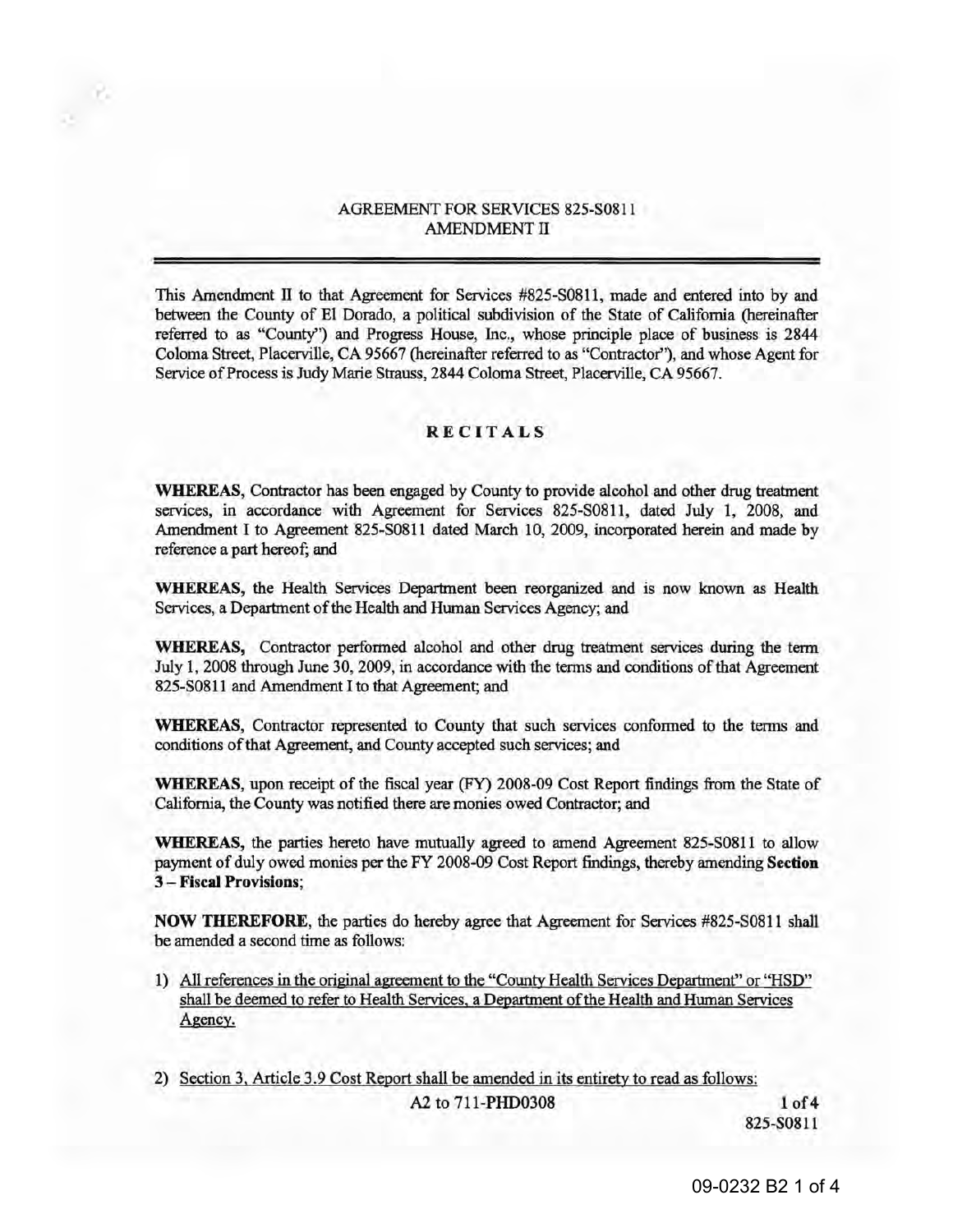3.9.1 Contractor shall submit a Cost Report to County on or before September  $15<sup>th</sup>$  in the year in which this Agreement is terminated. Contractor shall prepare the Cost Report in accordance with all Federal, State, and County requirements and in accordance with generally accepted accounting principles., Contractor shall allocate direct and indirect costs to and between programs, cost centers, services, and funding sources in accordance with such requirements and consistent with prudent business practice. Such costs and · allocations shall be supported by source documentation maintained by Contractor and available at any time to Administrator upon reasonable notice.

*<sup>v</sup>"* 

Contractor shall document that costs are reasonable and allowable, and directly or indirectly related to the services provided hereunder. The Cost Report shall be the final financial record of services rendered under this Agreement for subsequent audits, if any.

Final Settlement shall be based upon the actual and reimbursable costs for services hereunder, less applicable revenues. Contractor shall not claim expenditures to County that are not reimbursable pursuant to applicable Federal, State, and County laws, regulations, and requirements. Any payment made by County to Contractor, which is subsequently determined to have been for an non-reimbursable expenditure or service, shall be repaid by Contractor to County within forty-five (45) days of submission of the Cost Report or County may elect to reduce any amount owed Contractor by an amount not to exceed the reimbursement due County.

If the Cost Report shows the actual and reimbursable cost of services provided pursuant to this Agreement, less applicable revenues, is lower than the aggregate of monthly standardized rate payments to Contractor, Contractor shall remit the difference to County. Such reimbursement shall be made, in cash, with the submission of the Cost Report. If such reimbursement is not made by Contractor within forty-five (45) days after submission of the Cost Report, County may, in addition to any other remedies, reduce any amount owed Contractor by an amount not to exceed the reimbursement due County.

When the State reconciliation of Drug/Medi-Cal costs occurs, if the State settlement shows that the aggregate of monthly payments to Contractor for covered Drug/Medi-Cal services provided under this agreement exceeds the lower of Contractor's allowable cost, the usual and customary charge, or the maximum allowance, in accordance with Title 22, Section 51516.1, Contractor shall remit the difference to County. Contractor shall pay County the difference within forty-five (45) days after verification of amount owed or the completion of an Appeal Process through County, whichever comes first. In the event of a State Alcohol and Drug cost report audit and/or program audit, both State General Fund and Federal Medicaid portions of all Contractor disallowances shall be reimbursed to County within forty-five (45) days of completion of an appeal process following receipt of a final Audit Report or the completion of an Appeal Process through County, whichever comes first.

A2 to 711-PHD0308 2 of 4

825-S0811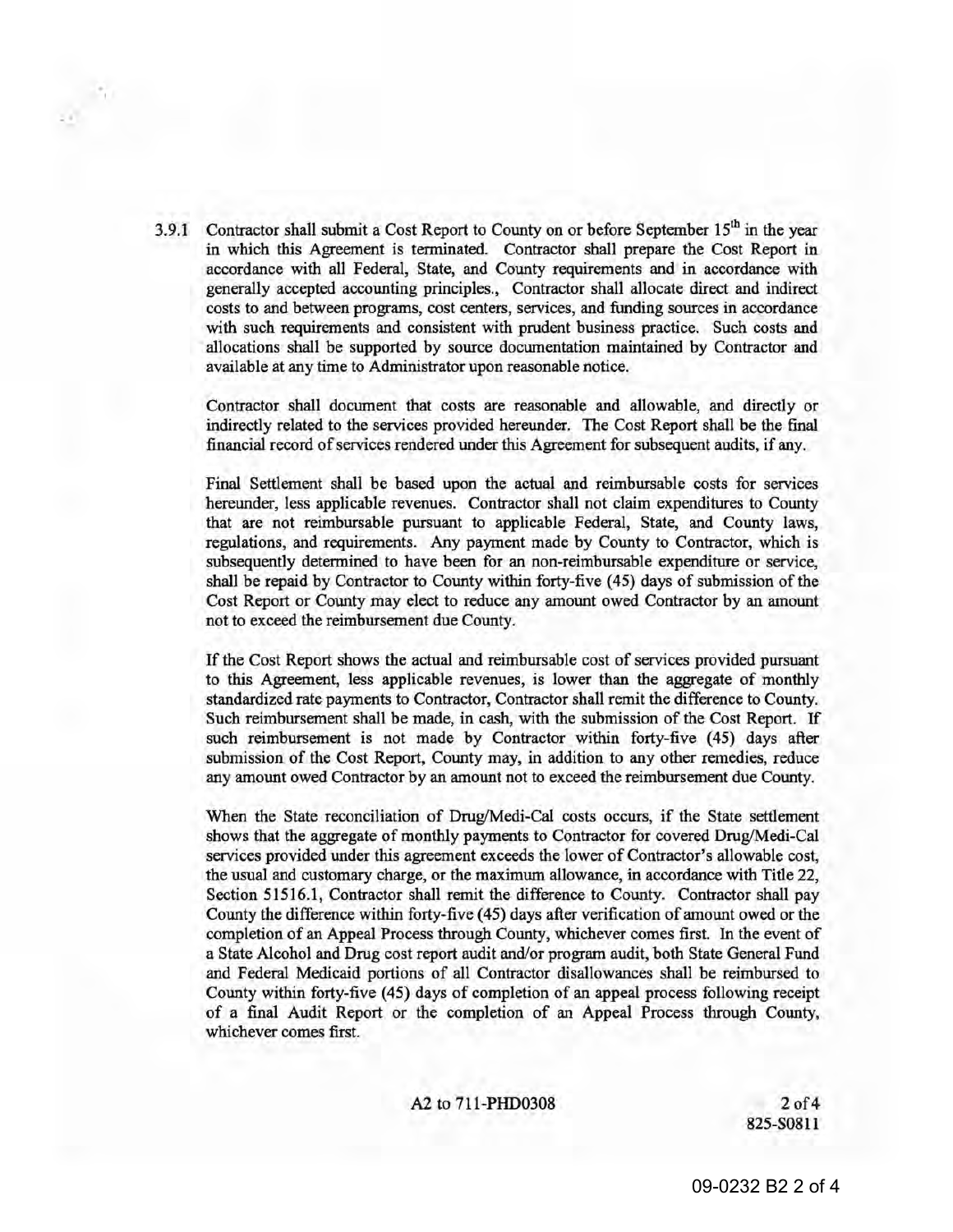When the State reconciliation of Drug/Medi-Cal costs occurs, if the State settlement shows that the aggregate of monthly payments to Contractor for covered Drug/Medi-Cal services provided under this agreement is lower than Contractor's allowable cost, the usual and customary charge, or the maximum allowance, in accordance with Title 22, Section 51516.1, County shall remit to Contractor the amount underpaid. This amount shall be processed to Contractor within sixty (60) days of completion of an appeal in accordance with the Audit Appeal Process described in the FY 08/09 Combined NNA/Drug!Medi-Cal State/County Contract.

Except as herein amended, all other parts and sections of that Agreement 825-S0811 and any Amendments thereto, shall remain unchanged and in full force and effect.

## **REQUESTING CONTRACT ADMINISTRATOR CONCURRENCE:**

By:

..

/ . "

 $2/29/12$ Dated:

Shirley White Akohol and Drug Programs Manager Health and Human Services Agency

## **REQUESTING DEPARTMENT HEAD CONCURRENCE:**

 $\mathcal{U}$ 

II

 $\prime$ 

 $\mathcal{U}$ 

II

 $\prime$ 

 $\prime\prime$ 

By:  $\mu$  ray  $\mu$  Dated:

Daniel Nielson, M.P .A., Director Health and Human Services Agency

A2 to 711-PHD0308 3 of 4

825-S0811